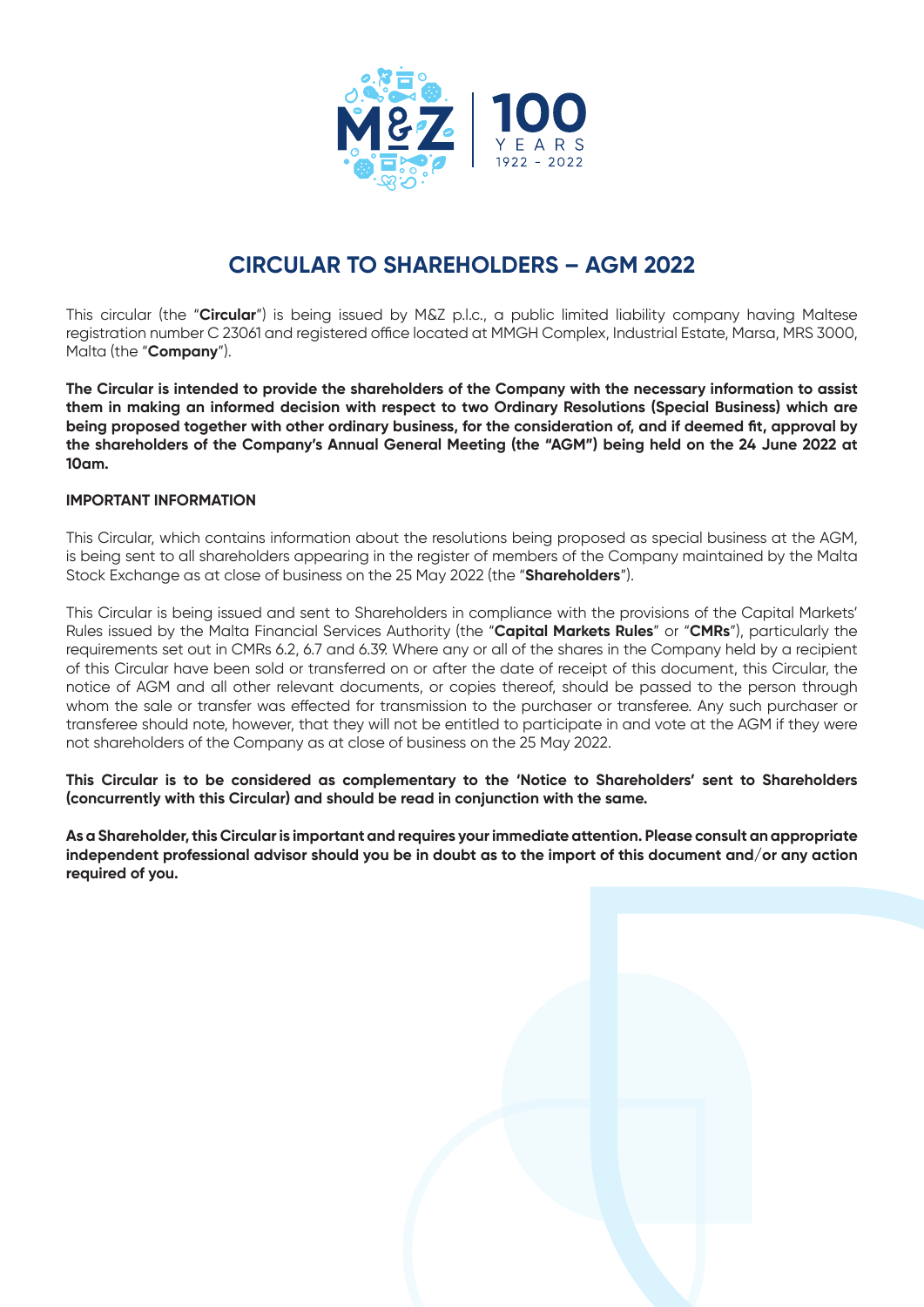## **INTRODUCTION**

In addition to the ordinary business being proposed at the Company's forthcoming AGM, the Directors are also placing before the Shareholders the following resolutions as special business:

- i. an Ordinary Resolution relating to the Remuneration Policy for the directors of the Company; and
- ii. an Ordinary Resolution requesting the renewal of the authorisation granted to the Board of Directors to issue Equity Securities pursuant to article 5 of the Articles of Association of the Company.

## **PROPOSED ORDINARY RESOLUTIONS (SPECIAL BUSINESS)**

i. Approval of Remuneration Policy for the Directors of the Company

Resolution 6 proposes: "That the Remuneration Policy for the Board of Directors of the Company as set out in the Circular to Shareholders dated 3 June 2022 be hereby approved."

### **Explanatory note:**

Pursuant to Chapter 12 of the Capital Markets Rules implementing the relevant provisions of Directive (EU) 2017/828 (the Shareholders' Rights Directive II), listed entities are required to have in place a remuneration policy with respect to directors (as defined therein), which is intended to provide a transparent framework pursuant to which the Company's directors shall be remunerated for services rendered. Shareholders have the right to vote on such policy and if approved, any remuneration shall be paid in accordance with the approved policy. In furtherance of this requirement, the Company's Board of Directors has established a remuneration policy for the Company's directors (the "**Remuneration Policy**"), which is being proposed for the Shareholders' approval at the AGM. The Remuneration Policy is being attached to this Circular as Appendix 1. This Remuneration Policy supersedes any remuneration policies for directors that the Company had in place and will remain in effect for a period of four years (until the Annual General Meeting in 2026), unless it is brought to a general meeting for shareholder approval at an earlier date in the case of a material change being proposed to the Remuneration Policy.

#### ii. Resolution to renew the authorisation of the Board of Directors to issue shares

Resolution 7 proposes: "(a) That the authorisation granted to the Board of Directors to issue shares pursuant to article 5 of the Articles (or grant options and/or warrants in relation to them) be renewed and extended until the date of the Company's annual general meeting to be held in 2023;

(b) That any one director and/or the company secretary, each acting singly, be, and hereby are, authorized to issue a certified extract of the minutes kept at the Meeting (including, inter alia the immediately preceding resolution) and to file same with the Malta Business Registry as required."

## **Explanatory note:**

In terms of article 5 of the M&As and subject to the provisions of article 85 of the Maltese Companies Act, the Board of Directors is authorised to issue a specific number of Equity Securities of the Company in any of the following cases (the "Board Authorisation"):

- a. one or more issuances of Shares in relation to employee or director incentive programmes, up to an aggregate maximum value of 1,000,000 Shares (or Equity Securities convertible into 1,000,000 Shares) in respect of one or more issuances, provided that the Directors shall only be authorised to issue Shares (or Equity Securities) in relation to incentive programmes that are first approved and authorised by the Company in general meeting;
- b. one or more issuances of Shares as payment for an acquisition of assets by the Company or by any of its subsidiaries, up to an aggregate maximum of 3,000,000 Shares (or Equity Securities convertible into 3,000,000 Shares) in respect of one or more such issuances; and/or

c.one or more issuances of Shares to strategic investors, if the Directors in their sole discretion believe that any such issuance is in the interest of the Company, up to an aggregate maximum of 3,000,000 Shares (or Equity Securities convertible into 3,000,000 Shares) in respect of one or more such issuances.

The Board Authorisation is currently valid until the date of this AGM, but the Company in general meeting may by ordinary resolution renew this permission for further maximum periods of 5 years each.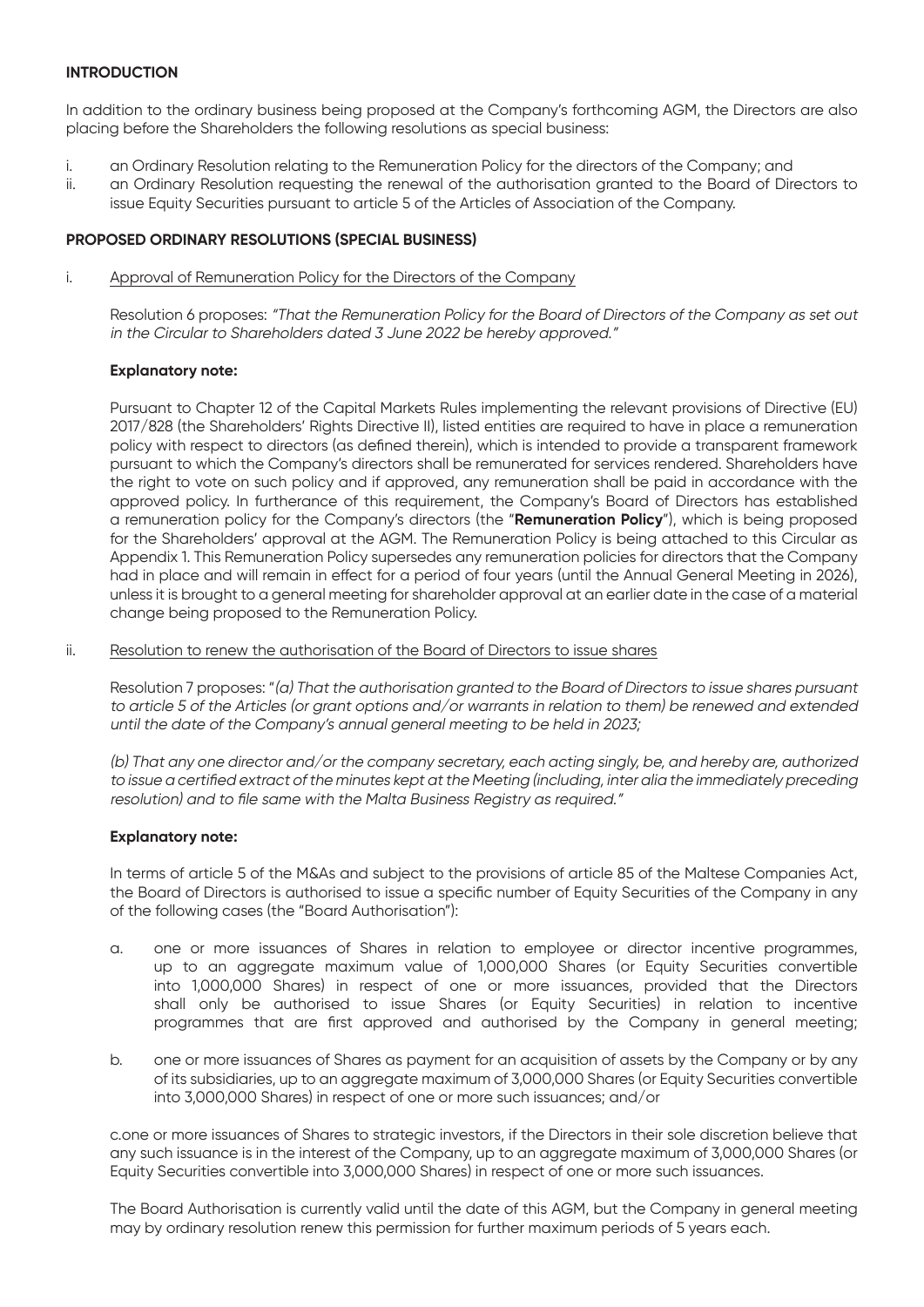Resolution 7 is therefore being proposed to renew the Board Authorisation to issue shares until the date of the Company's annual general meeting to be held in 2023, up to the number of shares specified above in each particular case, in order for the Company to be able to meet its obligations under any employee or director incentive programmes that may be implemented from time to time (which programmes will in any case require a separate authorisation from the shareholders in general meeting), to further its growth strategy in the acquisition of additional businesses (and issue shares as consideration, or part consideration, for the same), and to be in a position to issue shares to strategic investors (where it is in the interest of the Company to do so).

The Board Authorisation provides the Board of Directors with the authority to allot a maximum of 7,000,000 Shares (or Equity Securities convertible into 7,000,000 Shares), which represents approximately 15.9% of the total ordinary share capital of the Company as at the date of this Circular

The Board of Directors do not presently have any intention of exercising the foregoing authority.

# **DECLARATION BY DIRECTORS**

All the Directors of the Company, whose names appear below accept responsibility for the information contained in this Circular. To the best knowledge and belief of the Directors, who have taken all reasonable care to ensure that such is the case, the information contained in this Circular is in accordance with the facts and does not omit anything which is likely to affect the import of such information.

The Directors of the Company as at the date of this Circular are the following:

- Mr Paul Camilleri
- Mrs Greta Camilleri Avallone
- Mrs Erika Pace Bonello
- Mrs Emma Pullicino
- Mr Matthew Camilleri
- Mr Thomas Agius Vadala
- Mr Charles J. Farrugia
- Mr Kevin Rapinett
- Mrs Frances Fenech

# **DOCUMENTS AVAILABLE FOR INSPECTION**

The following documents or certified copies thereof will be available for inspection at the Company's registered office at MMGH Complex, Industrial Estate, Marsa, MRS 3000, Malta for at least fourteen (14) days from the date of publication of this Circular:

- a. The Company's current Memorandum and Articles of Association; and
- b. The Company's Annual Financial Report for the year ended 31 December 2021.

# **DIRECTORS' RECOMMENDATION**

To the best of their knowledge and belief and to the extent of the circumstances and facts known to them, the Directors' express the view that the above proposed resolutions are in the best interest of the Company and of its shareholders. Therefore, the Directors recommend that the Shareholders vote in favour of all of the resolutions at the forthcoming AGM.

3 June 2022

Approved and issued by M&Z p.l.c., MMGH Complex, Industrial Estate, Marsa, MRS 3000, Malta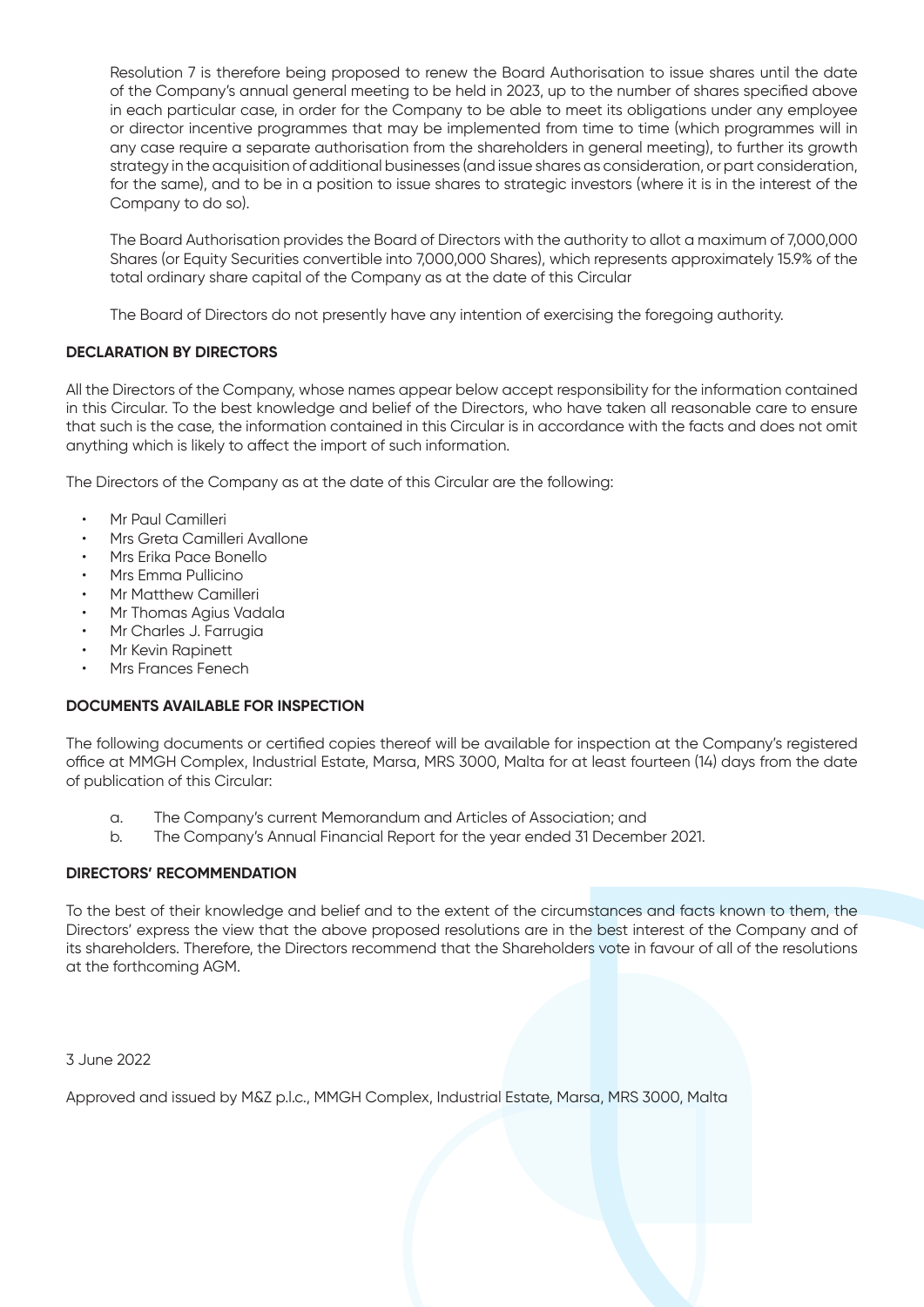# **M&Z p.l.c. (the "Company") Remuneration Policy for Directors**

The principles of the Company's Remuneration Policy for Directors (the "**Policy**") reflect a sound governance process, regulatory compliance as well as sustained and long-term value creation for the Company's shareholders.

## **1. Introduction**

- 1.1 Directive 2017/828 of the European Parliament and of the Council of 17 May 2017, amending Directive 2007/36/EC, as regards the encouragement of long-term shareholder engagement (the "**Shareholder**  Rights Directive II") among other objectives, seeks to enhance shareholder engagement and encourage listed entities to adopt a long-term and sustainable view in the conduct of their affairs. Following the transposition of the Shareholder Rights Directive II into the Capital Markets Rules in July 2019, the Company is setting out its remuneration policy (the "**Remuneration Policy**") in the form prescribed by Chapter 12 of the Capital Markets Rules.
- 1.2 This Policy has been approved by the Board of Directors of the Company (the "**Board**") on 27 May 2022 and will be put to a binding shareholder vote at the 2022 Annual General Meeting (the "**AGM**") of the Company. Subject to shareholder approval, the Policy will become effective from the date of the said AGM for a maximum period of 4 years.

## **2. Scope**

- 2.1 This policy determines the basis for remuneration of all members of the Board. Accordingly, for the purposes of the policy, the term "director" means any member of the Board including both executive directors and non-executive directors of the Company and includes the Managing Director. The current operational set-up of the Company does not contemplate the necessity of a chief executive officer or deputy chief executive officer. Should this change the Remuneration Policy shall be amended accordingly.
- 2.2 The Policy defines the principles and guidelines that apply to both fixed and variable remuneration, including all bonuses and benefits, which can be awarded to directors and, in the case of variable remuneration, indicates the relative proportion between fixed and variable components.
- 2.3 It is the Company's overall intention that the implementation of this policy will constitute an adequate measure to attract and retain suitable people, calculated to provide the Company with the appropriate skills, technical knowledge experience and expertise both for the determination of policies and strategies of the Company as well as the supervisory role of the Board.
- 2.4 It has long been the philosophy of the Company to split remuneration of the majority of employees into two components consisting of (i) a fixed salary plus overtime (if/when due) and (ii) a performance bonus component based on the monthly performance of the Company or the business portfolio that may be assigned to the individual concerned from time to time. This performance bonus system has proved to be efficient and beneficial in motivating staff across the Company.

## **3. Board Remuneration - General**

- 3.1 The Board strives to ensure that the Directors' remuneration takes into consideration Board members' required competencies, skills, effort and scope of the Board's role including the number of meetings and the preparation required by Directors to attend and actively contribute during meetings. Due consideration is also given to market demands, the size of the Company and the complexity of its business as well as to the directors' responsibilities.
- 3.2 The aggregate emoluments of all directors are from time to time determined by the Company in general meeting. Accordingly, it is the shareholders that determine the aggregate amount of remuneration that the Directors may receive in any one financial year. This policy is intended to determine the principles upon which those aggregate emoluments are distributed amongst the directors.
- 3.3 The Directors may also benefit from non-cash benefits, such as, but not limited to, health insurance and other insurance schemes; reimbursement of out-of-pocket expenses incurred by them in attending to business of the Company including meetings of the Directors or other committee or general meetings of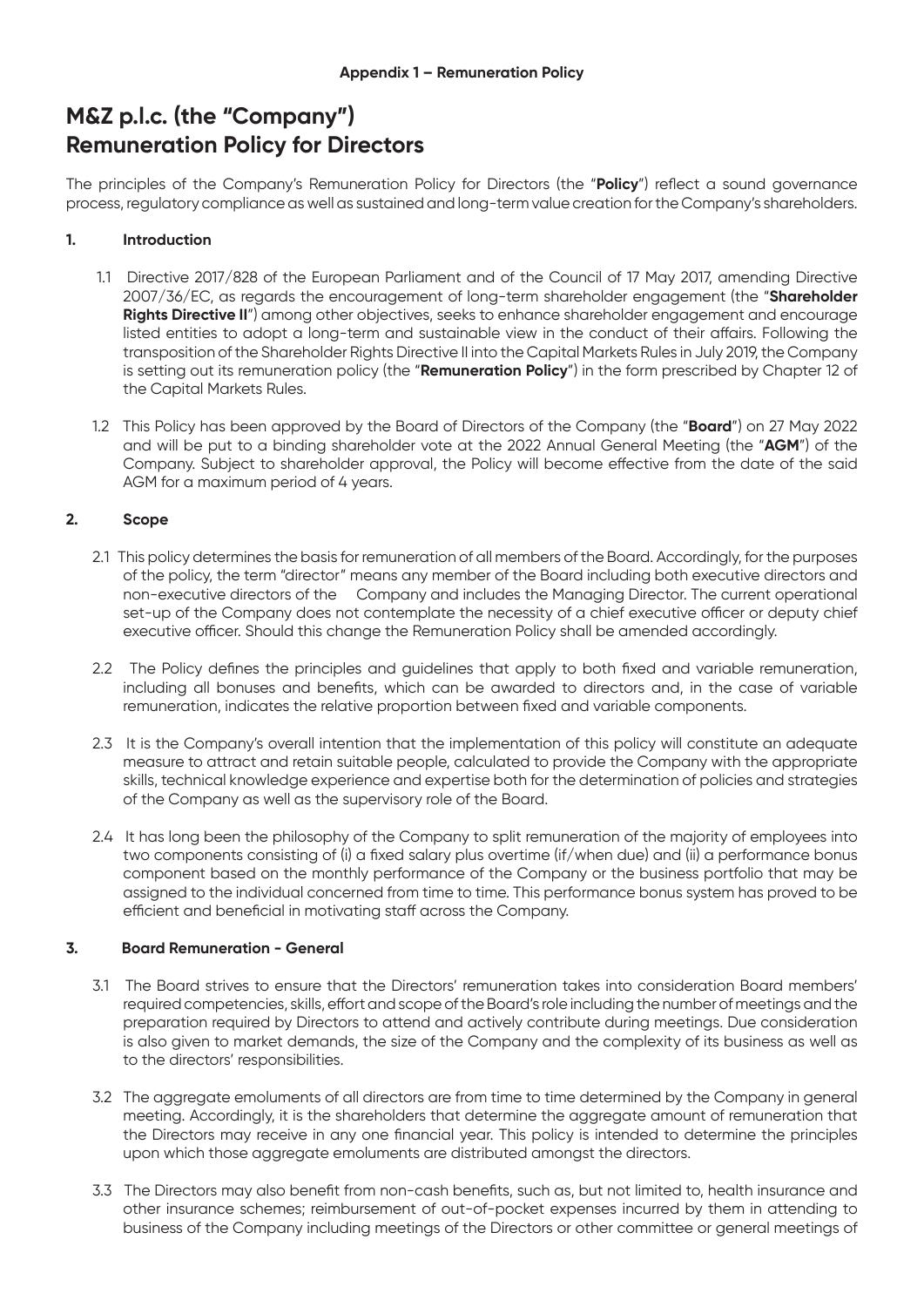the Company. In addition, the Directors also benefit from Company discounts on products and services of the Company as the Board may from time to time determine.

3.4 The Board is of the view that, based on the management and operational structure of the Company, fixed remuneration is appropriate for the Non-Executive Directors, whilst the Executive Directors are to be provided a combination of both fixed and annual performance-based remuneration.

#### **Non-executive Directors**

- 3.5 The Company's policy currently does not contemplate the payment of any variable remuneration to any of its non-executive Directors. Each of the non-executive Directors receive the same fixed remuneration for their respective duties as directors, other than in the cases referred to in 3.6 and 3.7 below.
- 3.6 The Chairman of the Board receives a different fixed fee commensurate with the added responsibilities of the role of the Chairman.
- 3.7 In addition to the fixed remuneration, non-executive Directors who are also appointed as members of one of the committees established by the Board shall be entitled to receive additional compensation for the work performed on such committees. Such compensation shall be fixed and shall be determined by the Board from time to time within the limit of the aggregate emoluments which are approved by Shareholders in a general meeting.
- 3.8 The basis upon which such remuneration is paid shall take into account the skills, experience, technical knowledge that members of such committees require and the responsibility which such directors are to take in the context of the committees on which they sit, including whether a member is a chair of a committee or a member.
- 3.9 Non-executive Directors are not offered any share-based remuneration nor paid any benefits linked to the termination of their office and they do not benefit from any pension or early retirement schemes by virtue of their office.

#### **Executive Directors**

- 3.10 The Executive Directors of the Company are the Managing Director and all other Directors of the Company who are actively involved in the day-to-day management of the Company. In this context the Company's guiding policy is that their remuneration ought to reflect primarily their executive positions within the Company taking into account their competence, technical knowledge, experience and expertise in discharging their executive functions within the Company. Their role on the Board is therefore considered as primarily a consequence of their executive office in the Company.
- 3.11 Over the years, a combination of fixed and variable remuneration has delivered tangible results in attracting and retaining suitable executives and staff having the credentials, competence, skills, qualities and expertise to fulfil their duties according to the highest standards. Accordingly, the Company feels it would be prudent to adopt a similar mix of fixed and variable remuneration for certain Executive Directors, as deemed appropriate by the Board.
- 3.12 The Executive Directors receive a fixed fee as remuneration for their respective duties as directors in addition to a fixed monthly salary as remuneration for their employment as company executives. The remuneration package of certain Executive Directors (to be determined by the Board from time to time) may also include a variable component (as part of their monthly salary) in the form of a monthly performance bonus, in line with the Company's employee remuneration policy as described in 2.4 above.
- 3.13 Where applicable, a) the link fixed and variable remuneration shall be appropriate and reasonable as determined by the Board from time to time; and b) the variable component payable to each Executive Director shall not exceed 50% of their overall remuneration.
- 3.14 Executive Directors are not offered any share-based remuneration nor paid any benefits linked to the termination of their office and they do not benefit from any pension or early retirement schemes by virtue of their office.
- 3.15 Executive directors shall not receive remuneration for board assignments in the group's subsidiaries and associated companies.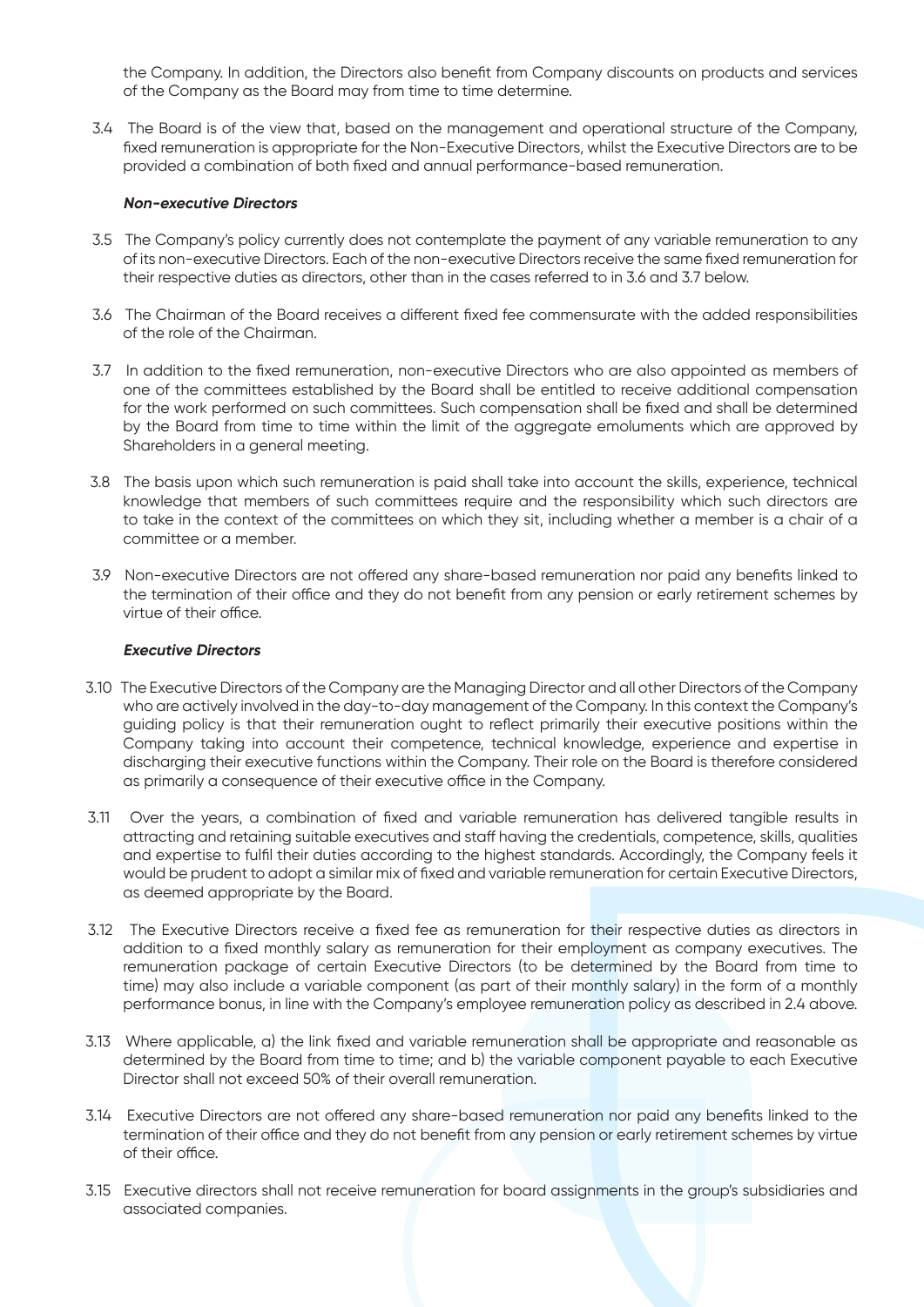## **Fixed remuneration of Executive Directors**

- 3.16 Fixed remuneration constitutes compensation for a committed work contribution at a high professional level that ultimately aims to create added value for the Company's customers, shareholders, and employees.
- 3.17 The fixed remuneration of executive directors shall be based on the executive director's competence, experience, and performance. Salaries are reviewed yearly.

### **Variable remuneration of Executive Directors**

- 3.18 The variable bonus component payable to individual Executive Directors shall be determined in line with these policy principles, market circumstances at the applicable time and shall be agreed contractually in in each of their employment contracts.
- 3.19 The variable component is subject to risk-adjusted indicators, the performance of the Company the ongoing contribution of the individual and the level of responsibility attached to the position that shall be aligned to the achievement of strategic objectives and the delivery of value to shareholders.
- 3.20 The variable performance-based component of Executive Directors remuneration is determined on a number of key performance Indicators ("**KPIs**") against which the achievements of said executive are measured. These targets are intended to incentivise the delivery of the Company's business plan, financial objectives and other goals and shall be determined by the Board from time to time taking into consideration the state of affairs of the Company. These could include but shall not necessarily be limited to liquidity levels, EBIDTA goals, project realisation and results. As regards the financial performance the Board shall evaluate the attained outcomes against the relative pre-determined targets. The assessment of non-financial criteria on the other hand would be carried out by the Board considering the subjective performance of each executive director.
- 3.21 No deferral periods or the possibility of the Company reclaiming variable remuneration shall apply.

### **4. Duration**

- 4.1 The Directors are appointed on the Board of Directors either by the Shareholders in a general meeting or by letter addressed to the Company by qualifying Shareholders. In either case, unless appointed or elected for a longer or shorter period, Directors shall hold office until the conclusion of the next annual general meeting provided that an appointment cannot exceed a term of three (3) years, subject to a director's automatic eligibility for re-appointment, without the need for nomination.
- 4.2 In terms of the Director service contracts, Directors are appointed from one annual general meeting to the next, unless appointed or elected for a longer or shorter period and subject to a maximum term of three (3) years, renewable for further terms of up to three (3) years at the relevant annual general meeting at which their term expires.

#### **5. Implementation and Revision of Policy**

- 5.1 The Board is tasked with keeping the remuneration policies for directors under review and considers whether such policies require revision or updating in line with market demands and the Company's strategy with a view to ensuring that the Company's Board attracts and in the case of existing directors, retains, suitable members that provide the collective skills and experience required for the proper functioning of the Board.
- 5.2 If the Board determines that the policy requires revision or updating it shall seek their approval at the next annual general meeting.
- 5.3 The Policy shall be reviewed regularly, and any material amendments thereto shall be submitted to a vote by the general meeting before adoption, and in any case at least every four (4) years.
- 5.4 The Remuneration Policy of the Company shall be available on the Company's website on https://mz.com. mt/investors/.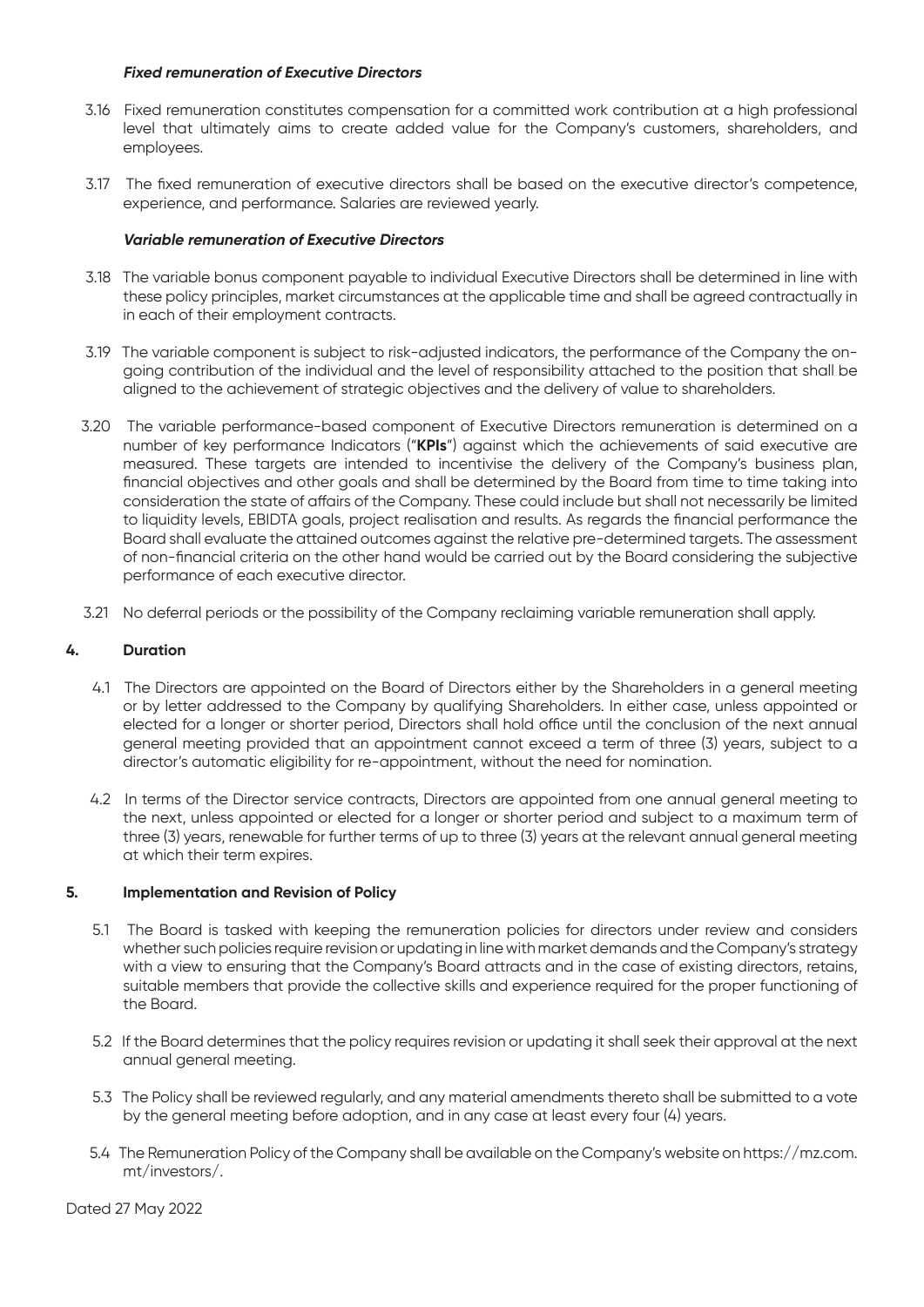# **Version Control**

| Version number   Purpose / Change |             | Date of Board approval   Date of shareholder approval |
|-----------------------------------|-------------|-------------------------------------------------------|
| Initial creation                  | 27 May 2022 | [24 June 2022]                                        |